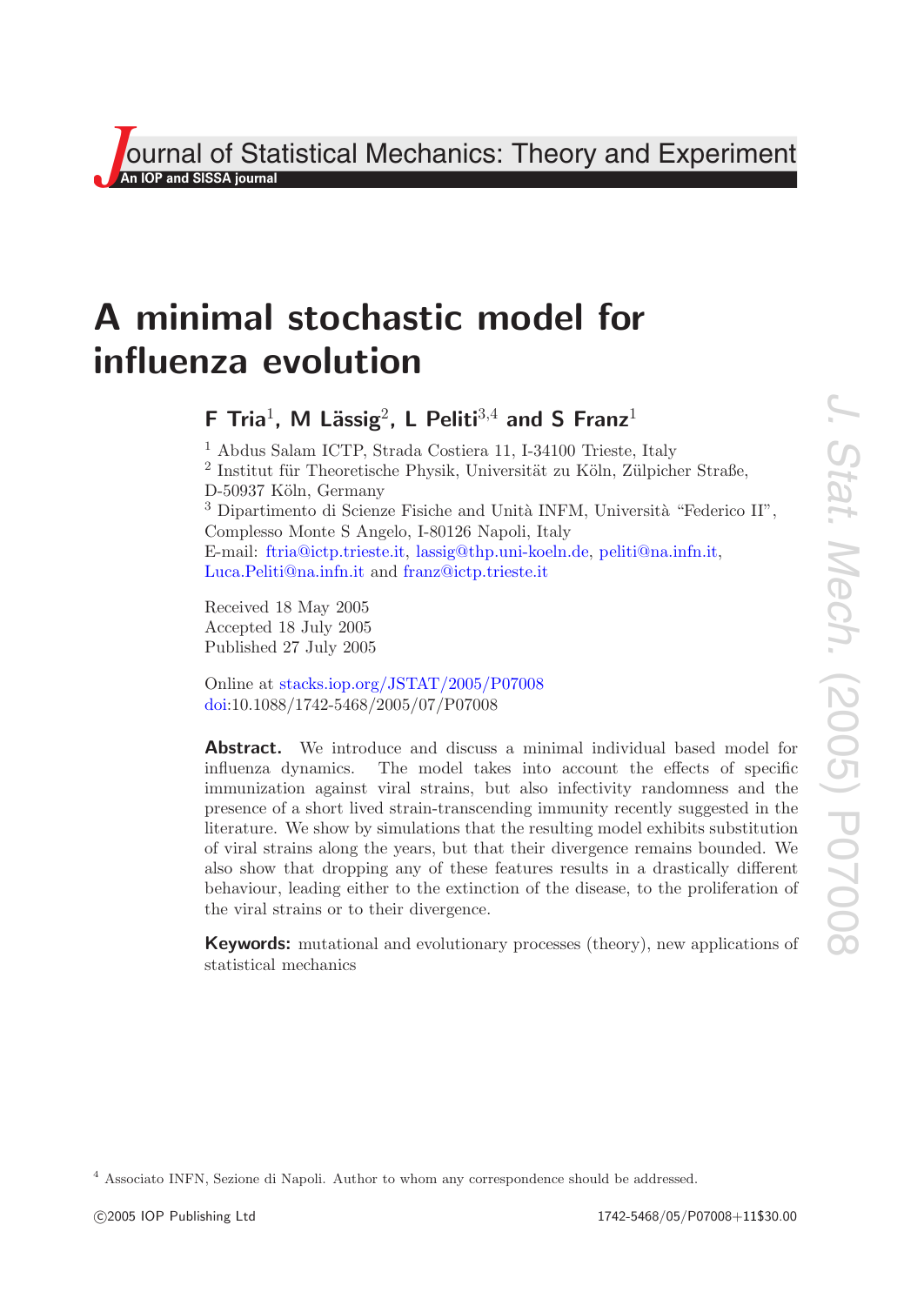| A minimal stochastic model for influenza evolution |  |
|----------------------------------------------------|--|
|----------------------------------------------------|--|

#### **Contents**

| 1. Introduction                 | $\overline{2}$ |
|---------------------------------|----------------|
| 2. Models of influenza dynamics | $\bf{3}$       |
| 3. Building up the model        | $\bf{3}$       |
| 4. Results                      | $\overline{5}$ |
| 5. Discussion                   | 10             |
| <b>Acknowledgments</b>          | 11             |
| <b>References</b>               | 11             |

# <span id="page-1-0"></span>**1. Introduction**

Influenza [\[1\]](#page-10-3) exhibits two apparently contradictory features: on the one hand, any given individual can get infected with the disease over and over again, since the virus mutates fast enough to escape acquired immunity; on the other hand, in any given epidemic season, the viral strain is sufficiently well defined that an effective vaccine can be identified. The fact that circulating viral strains are closely related is also exhibited by the shape of the phylogenetic trees [\[2,](#page-10-4) [3\]](#page-10-5). Influenza A, the most relevant epidemiologically, can be distinguished in several subtypes, according to the nature of the capsid proteins haemagglutinin (H) and neuroaminidase (N). The currently prevailing strains belong to the H3N2 subtype. The phylogenetic relationships of different strains within a subtype are usually reconstructed from the haemagglutinin (HA) sequences, since this protein appears to be highly prone to substitutions. The resulting tree has a characteristic comblike shape, with a well-defined backbone and several short lived side branches. This has been contrasted with the trees of other viruses, like HIV or the measles virus, which show more ramified patterns [\[4\]](#page-10-6).

This problem has been recently addressed by Ferguson et al [\[5\]](#page-10-7), who identified a short term strain-transcending immunity as the essential factor for avoiding the dichotomy between extinction and strain proliferation, and obtained phylogenetic trees quite similar to the one observed. However, the model proposed in [\[5\]](#page-10-7) contains a very high number of parameters, including a nontrivial source of heterogeneity among individuals in the geographic pattern of transmission.

We build up in this paper what we believe is a minimal model explaining this feature of influenza epidemiology within a subtype. The model takes into account the genetic drift of the virus and the effects of specific immunization. It also features a short term cross-immunity effective against all viral strains (short immunity), introduced in [\[5\]](#page-10-7), and the competition between viral strains, not previously considered, due to their different infectivities. The possible relevance of such an effect is supported by a recent study  $\lbrack 6 \rbrack$ which shows that single-nucleotide substitutions can lead to large fitness changes in RNA viruses. The removal of any of these features from the model would impair its viability.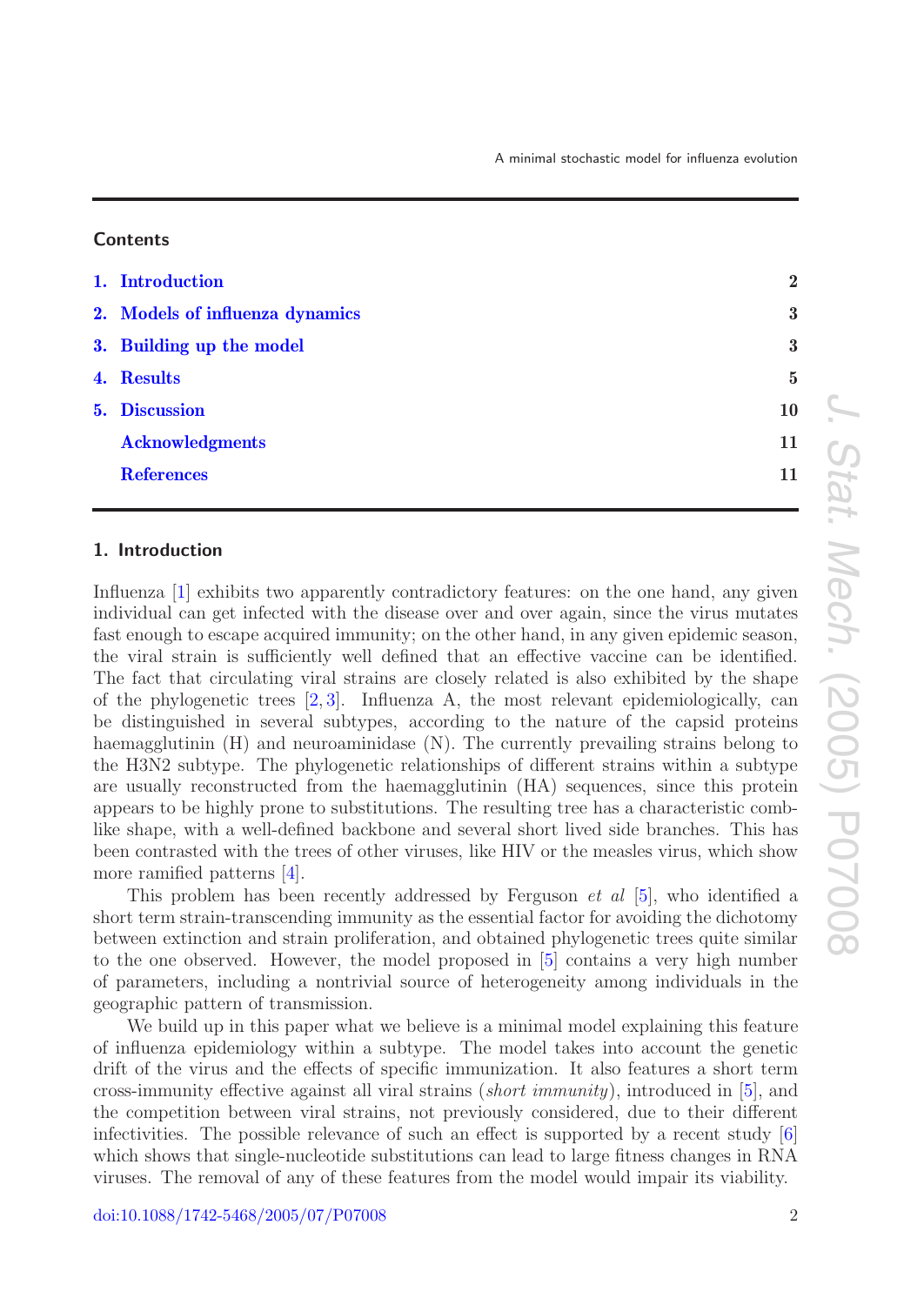In section [2](#page-2-0) we provide a brief review of recent models describing the dynamics of influenza. In section [3](#page-2-1) we describe the model that we propose. An analysis of its behaviour and the simulation results are expounded in section [4.](#page-4-0) We close with a discussion of our results and an outlook on further research.

# <span id="page-2-0"></span>**2. Models of influenza dynamics**

Recent models of influenza dynamics combine the classical ideas of mathematical epidemiology with aspects of evolutionary genetics. In a class of models, represented, e.g., by [\[7\]](#page-10-9)–[\[10\]](#page-10-10), one assumes the existence of a single preferred strain in each season, at a given genetic distance from the previously preferred one. These models show how the virus population can drift fast enough to remain close to the preferred strain: however, they do not address the crucial question mentioned above, namely the quasi-one-dimensional structure of the phylogenetic tree.

In a second class of models  $[11]-[13]$  $[11]-[13]$  $[11]-[13]$  the genetic drift of the virus is assumed to take place in a low dimensional space  $(d = 1, 2)$  with only one viable mutation resolving the compromise of maintaining the effectiveness of the HA protein and escaping the detection by the immune system. These models can be studied quite deeply with combined analytical and numerical methods. They exhibit a regime with travelling waves, describing a persisting genetic drift of the virus with a bounded diversity. Although from a pragmatic point of view these models provide a reasonable representation of the observations, directionality in evolution is assumed rather than derived. This has different problems: simple stochastic variations of the model do not lead to the desired behaviour. A stochastic process that has on average only one escape direction at a given time would face extinction after a finite number of steps. Moreover, a detailed analysis of HA sequences in [\[14,](#page-10-13) [15\]](#page-10-14) identifies a nontrivial structure of clusters that succeed one another in time with abrupt jumps in protein Hamming distance from one cluster to another. This gives circumstantial evidence that a larger than one-dimensional manifold in genomic space is involved in the process.

The most structured attempt to derive a working model of interaction between viral strain evolution and epidemiological dynamics is represented by Ferguson et al [\[5\]](#page-10-7). In this model a complex spatial structure of the host population as well as a detailed parametrization of the dynamics of infection and recovery is introduced, and the viral evolution takes place in a high dimensional genomic space. The main result of the authors is that in order to avoid the proliferation of strains it is necessary to assume that infection with a given virus, in addition to conferring long term specific immunity to close strains, also elicits a short immunity against all possible variants. Unfortunately the model contains a large number of parameters and it is difficult to isolate this mechanism from the different details of the model.

### <span id="page-2-1"></span>**3. Building up the model**

We use an individual-based model generalizing the bit-string model introduced in [\[11\]](#page-10-11). We consider a population of N individuals, which can be hosts to the virus. The antigenic features of the virus are summarized in a binary string  $\sigma$  of length L. Each host can be in one of the following states: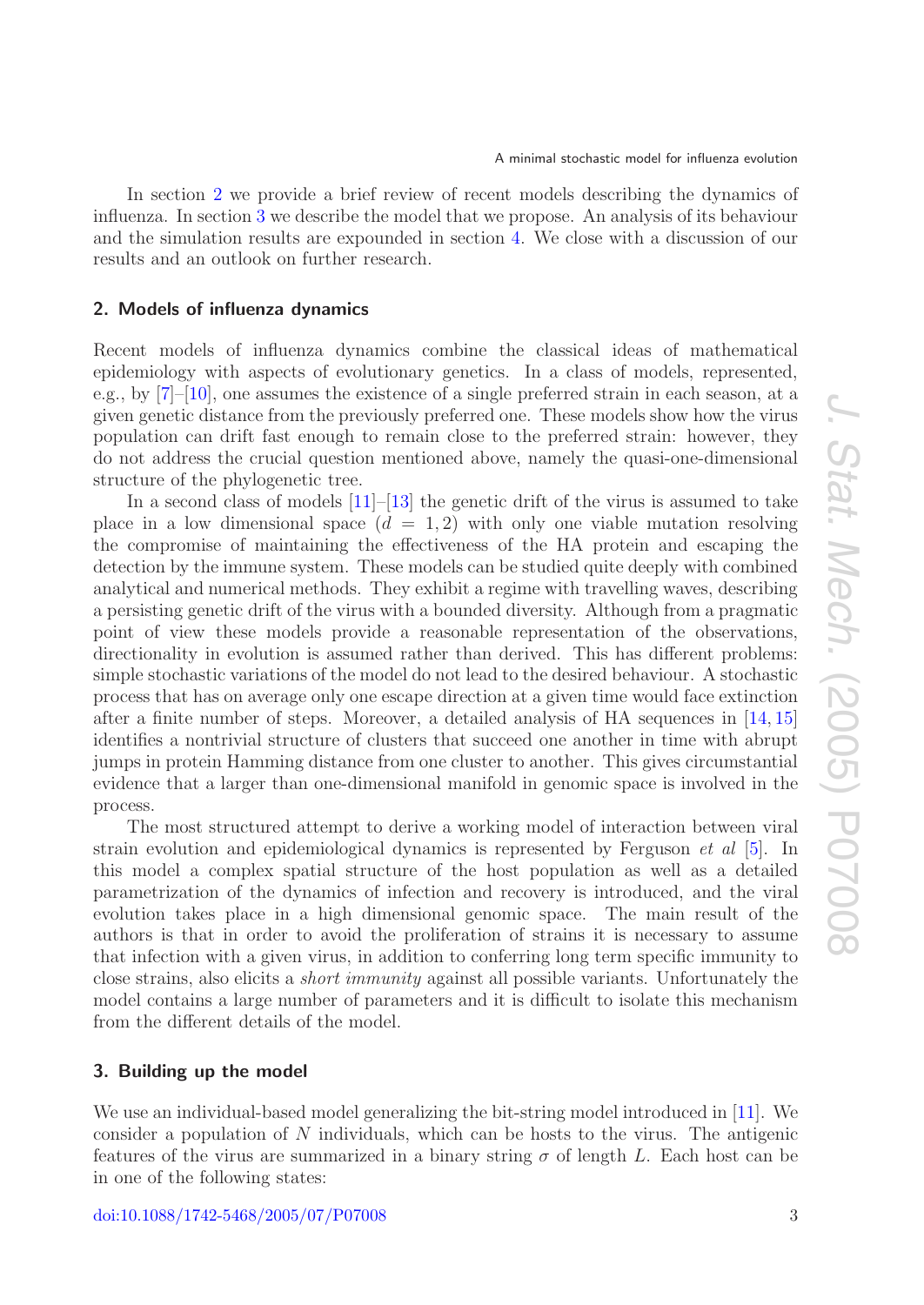Healthy: The host can be infected by suitable strains of the virus, depending on its acquired immunity.

*Infected*: The host is infected by a unique viral strain  $\sigma$ .

Recovered: The host is not infected and cannot be infected by any viral strain. This state represents those individuals which are protected by the short immunity against infection by any influenza strain.

The immunity acquired by any host  $i$  in its lifetime is described by the temporally ordered set  $\Sigma_i$  of strains which have infected it in the past. A viral strain  $\sigma$  cannot infect a host i if the set  $\Sigma_i$  contains one or more strains  $\sigma'$  such that the Hamming distance  $d_H(\sigma, \sigma') \leq r$ , where r is the immunity range. Individuals are removed with rate  $\lambda^{-1}$ , independently of their state (where  $\lambda$  is the average lifetime), and replaced by healthy individuals with a virgin immune state  $(\Sigma = \emptyset)$ . Similarly, the duration of the illness and that of the recovered state are exponentially distributed with averages  $\tau$  and  $\eta$  respectively. The memory set  $\Sigma_i$  has a maximal length  $\ell_0$ . If an individual has been infected by more than  $\ell_0$  strains, only the most recent  $\ell_0$  ones are remembered. Since at any given time 'too old' variants are completely extinct and out of the immunity range relative to the active ones, the dynamics of the model is independent of  $\ell_0$  if this parameter is large enough. We have used  $\ell_0 = 50$  in the simulations, but independence is already reached for  $\ell_0 \simeq 20$ . The recovered state represents the *short immunity* introduced by Ferguson et al [\[5\]](#page-10-7). The disease is transmitted through random encounters between infected and healthy individuals, assuming homogeneous mixing, in the dynamical process that we now describe.

At each time step (representing a duration  $dt/N$ ) an individual i is picked up at random. If the individual is infected, one first checks for possible mutations of the virus: with probability  $\mu$  dt the state of one of the bits of its strain  $\sigma_i$  is changed. Then one picks up at random  $\nu$  different individuals in the population, where  $\nu$  is Poisson distributed with average  $\beta(\sigma_i) dt/\tau$ , where  $\beta(\sigma_i)$  is the infectivity of the viral strain  $\sigma_i$ . If one of these individuals is healthy, and its immune memory does not elicit immunity, it becomes infected with strain  $\sigma_i$ . Then, with probability  $dt/\tau$ , the individual i goes to the recovered state, and the strain  $\sigma_i$  is added to its immune memory  $\Sigma_i$ . If the individual i is recovered, then it moves to the healthy state with probability  $dt/\eta$ . The infectivities  $\beta(\sigma)$ are assumed to be independent, identically distributed random variables for each strain σ, with a gamma distribution of average  $β_0$  and parameter k:

$$
p(\beta; k, \beta_0) \propto \left(\frac{k\beta}{\beta_0}\right)^{k-1} e^{-k\beta/\beta_0}.\tag{1}
$$

The gamma distribution has the advantage of being easy to implement and of being naturally defined only for nonnegative values of  $\beta$ .

The values of the parameters are chosen to be close to realistic estimates. One of the problems we meet is considering populations large enough for avoiding extinctions due to stochastic fluctuations, and for reasonably implementing the immune memory. We could simulate in reasonable time systems of size up to  $N = 500000$ . We choose the year as unit of time and set the average duration  $\tau$  of the illness to 0.02 (i.e., roughly one week). We set the average duration  $\eta$  of the recovered state as 0.75 (i.e., after six months one has ∼50% probability of being no longer immune).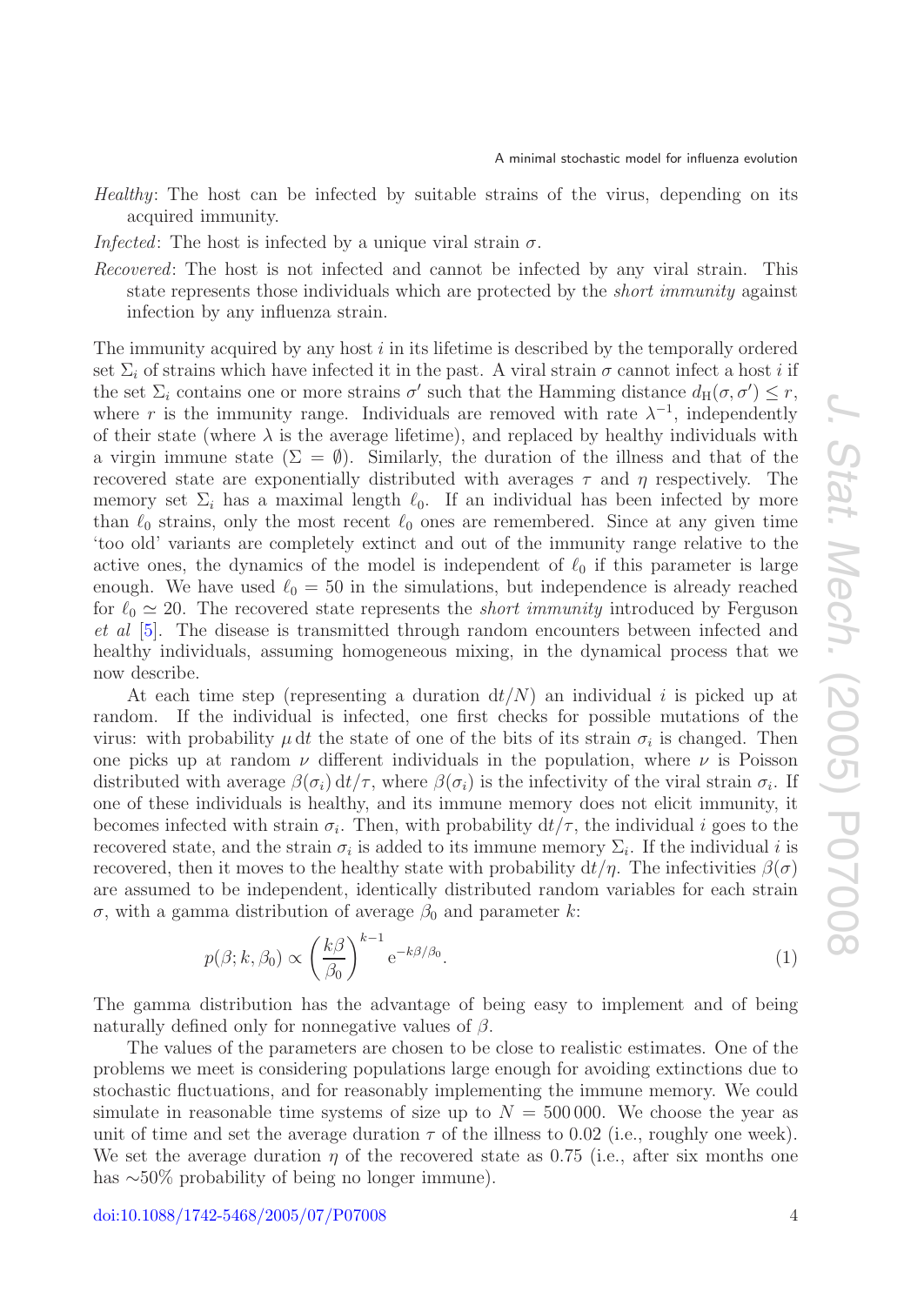

<span id="page-4-1"></span>

**Figure 1.** Simulation of the bit-string model with 500000 individuals. Parameters: duration of the illness  $\tau = 0.02$ , lifetime  $\lambda = 50$ , infectivity  $\beta = \beta_0 = 3$ , immunity range  $r = 1$ . Left: continuous line (left axis): number of infected individuals as a function of time. Dashed line (right axis): effective number of strains versus time. Right: continuous line: average Hamming distance of the active strains from the origin. Dashed line: average Hamming distance between active strains.

According to Drake [\[16\]](#page-10-15), the spontaneous genomic mutation rate  $\mu_{\rm g}$  for influenza A viruses equals roughly one mutation per genome per replication. Taking into account the duration of a viral generation (a few hours) and the fact that we are looking at a small portion of the genome ( $L = 32$  in the simulations that follow) we can set  $\mu \approx 1$  per strain per year as a good order of magnitude.

We implemented two versions of this model, that differ in the duration of the elementary time step. This difference affects the details of the dynamics, but not the overall behaviour of the model. In the slow version, the elementary time step  $dt$  was taken as small as 0.001, i.e., about 8 h. In the fast version, we took  $dt = \tau$  (the duration of the illness), i.e., at the end of the infection process, the infected individual was systematically moved to the recovered state. The fast version was used to explore the phase space of the model, and the behaviour of the system in the interesting regime was then analysed in detail with the slow version.

#### <span id="page-4-0"></span>**4. Results**

We first look at the simple version of the model, in which the duration of the recovered state is negligible, and the infectivity  $\beta$  is not random. This model coincides with the bitstring model introduced by Girvan *et al* [\[11\]](#page-10-11), and exhibits only two possible behaviours: extinction of the viral disease, or proliferation of the viral strains. We show in figure [1](#page-4-1) the results of the simulation of the model with a population of 500 000 individuals.

All results quoted in this explorative stage were obtained with the fast version of the dynamics.

An important parameter characterizing the viral population at a given time is the effective number of circulating strains  $n$ , defined as the inverse participation ratio of the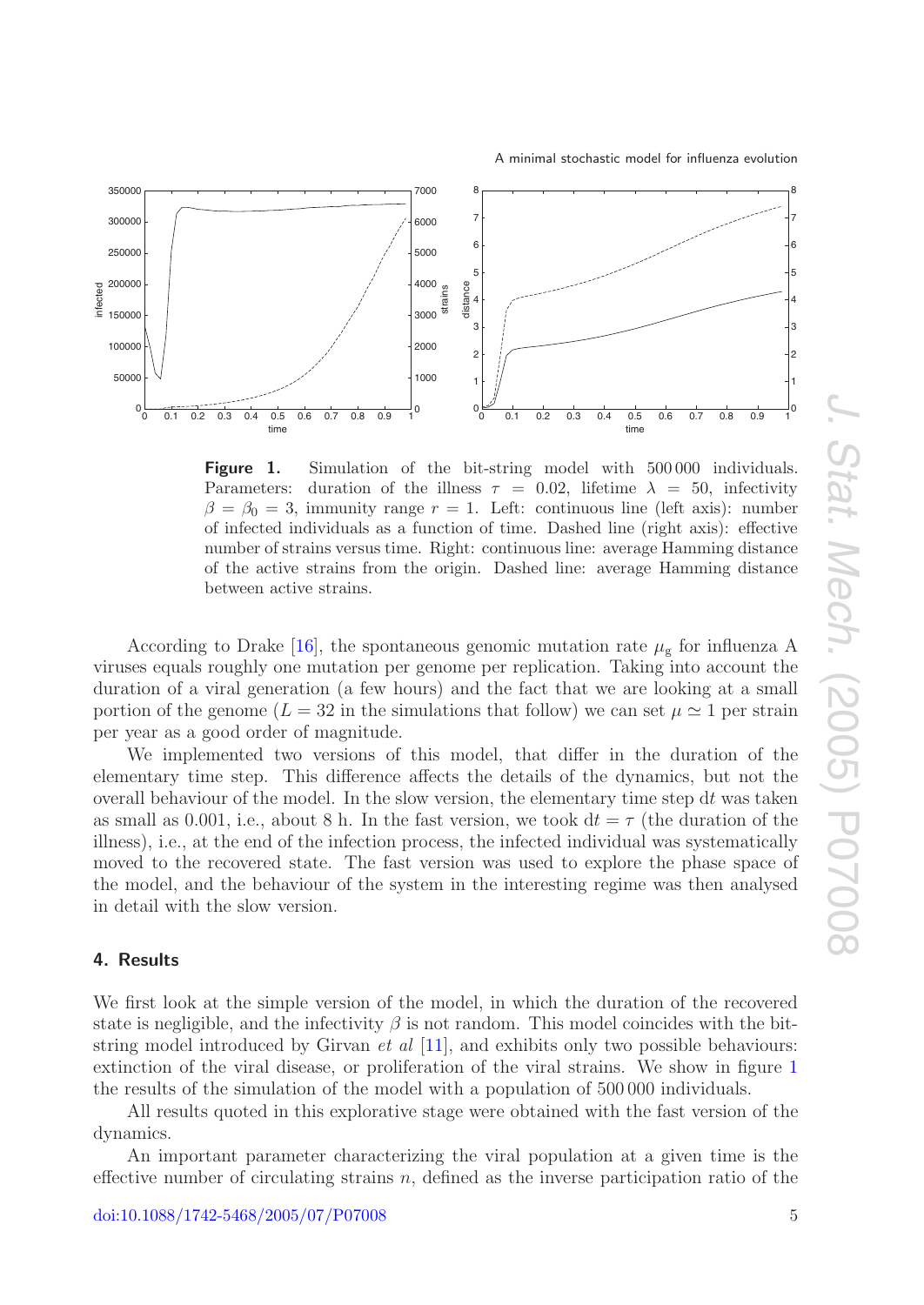numbers  $\nu_{\sigma}$  of individuals infected by strain  $\sigma$ , namely

$$
n = \left(\sum_{\sigma} \nu_{\sigma}\right)^2 / \left(\sum_{\sigma} \nu_{\sigma}^2\right). \tag{2}
$$

Since due to mutations one can have many different strains, each infecting only a small number of individuals, the effective number of strains can be much smaller than the total one. We also monitored some quantities which could give us some insight into the way the viral strains explore sequence space. The system is initialized with a single viral strain  $\sigma = \sigma_0 = (0, 0, \ldots, 0)$ , and mutations set to 1 some of these zeros. We could thus evaluate, at least initially, the drift of the strain, by computing the average of the Hamming distance of the active strains from the initial point:

$$
\Delta_{\rm H} = \frac{1}{I} \sum_{\sigma} d_{\rm H}(\sigma, \sigma_0) \nu_{\sigma}.
$$
\n(3)

Here  $I$  is the incidence of the disease, i.e., the total number of infected individuals:

$$
I = \sum_{\sigma} \nu_{\sigma}.\tag{4}
$$

We call 'active' strains those for which  $\nu_{\sigma} > 0$ . On the other hand, the cloud of active viral strains broadens as it drifts. Its width can be estimated by evaluating the average mutual Hamming distance between active strains, weighted by their incidence:

$$
\delta_{\rm H} = \frac{2}{I(I-1)} \sum_{(\sigma,\sigma')} d_{\rm H}(\sigma,\sigma') \nu_{\sigma} \nu_{\sigma'},\tag{5}
$$

where the sum runs over all distinct pairs  $(\sigma, \sigma')$  of active strains.

It is interesting that in this regime, as already noticed in [\[11\]](#page-10-11), the disease becomes extinct at large values of the infectivity. With our data, e.g., for  $r = 2$ ,  $\mu = 1$ , extinction occurs for  $\beta_0 < 2$ , but also for  $\beta_0 > 8$ . This effect is due to the fact that the initial ripple in the number of infected individuals is followed by a severe bottleneck, as shown in figure [1.](#page-4-1) The bottleneck becomes more intense as the infectivity increases, eventually leading to extinction. The eventual proliferation of viral strains makes it difficult to analyse this model by generalizing the occupation number representation framework used, e.g., in [\[12\]](#page-10-16) to a multidimensional sequence space [\[17\]](#page-10-17).

Since this model cannot sustain the nonproliferating strain regime characteristic of influenza, we considered whether infectivity randomness alone could be responsible for it. Indeed, recent studies [\[6\]](#page-10-8) have shown that single-nucleotide substitutions lead to a wide distribution of fitness effects in an RNA virus. It is likely that some of these effects also arise in the short nucleotide sequence coding for the immunologically relevant section of NA. We have thus attached to each strain  $\sigma$  a value  $\beta_{\sigma}$  of the infectivity, drawn from a gamma distribution of average  $\beta_0$  and parameter k.

As shown in figure [2,](#page-6-0) the behaviour of the system in the presence of only the randomly distributed infectivity does not appear very different from that of the simple bit-string model. There are only the proliferation and the extinction regimes. If anything, the phase space allotted to the proliferating regime is reduced, because of the high average values of the infectivity. The illness did not appear to remain, with our mutation rate and population size, for ranges  $r \geq 3$ . The average infectivity values in the population appear much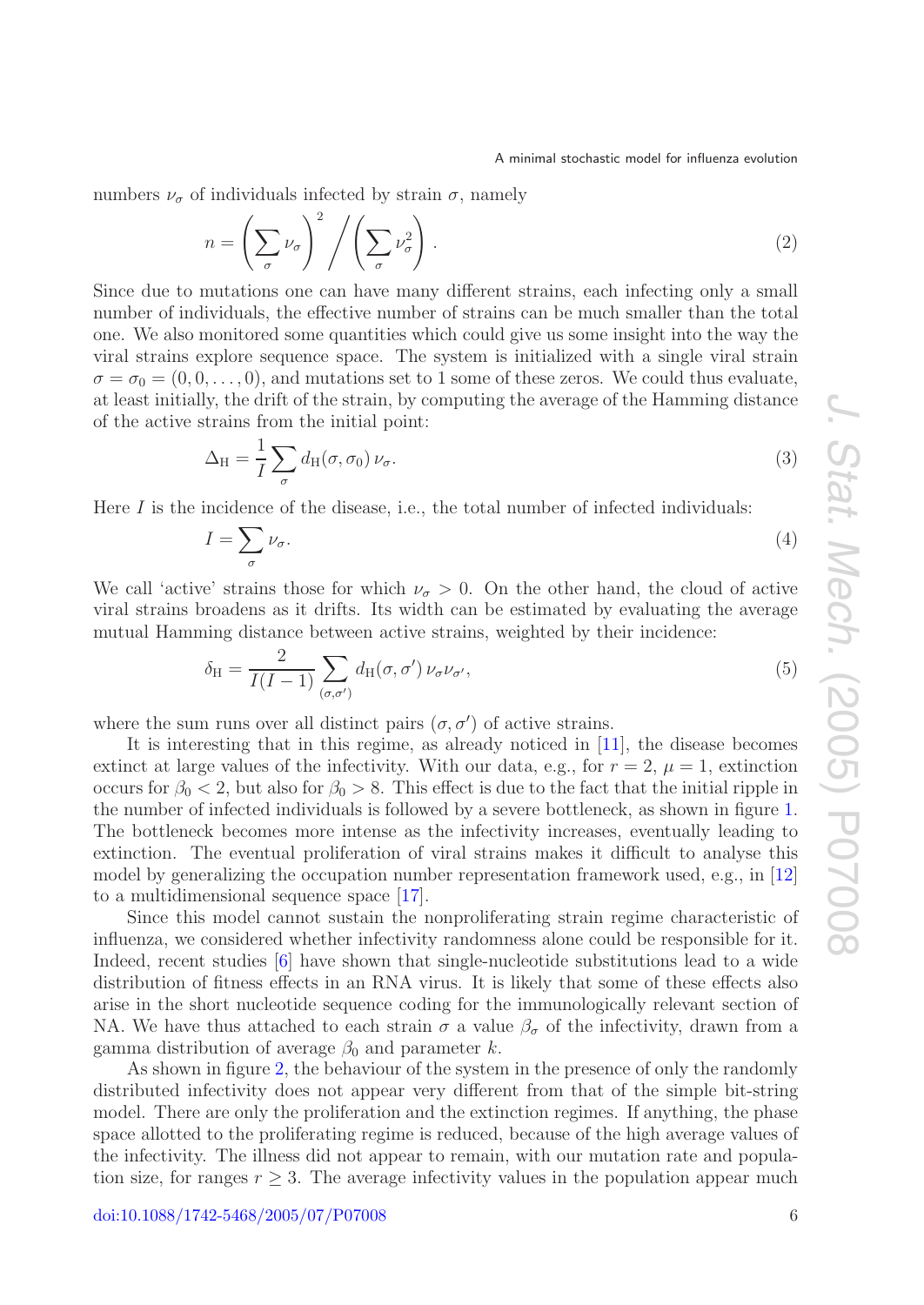

<span id="page-6-0"></span>

**Figure 2.** Behaviour of the system with randomly distributed infectivity. Expected value of the infectivity  $\beta_0 = 3$ , parameter  $k = 3$ ; other parameters as in figure [1.](#page-4-1) Left: continuous line (left axis): number of infected individuals versus time. Dashed line (right axis): effective number of strains. Right: continuous line (left axis): average value of the infectivity. Dashed line (right axis): average Hamming distance among active strains. Notice the proliferation and the divergence of the strains.

larger than the average  $\beta_0$  of the distribution, suggesting that competition takes place at the tail of the distribution. This behaviour does not depend strongly on the parameter  $k$ , although the average values of the infectivity become smaller as  $k$  is increased.

If the infectivity is nonrandom, but the short term general immunity is present, the disease either dies off or, after a few ripples, reaches a steady state at an incidence level (number of infected) of the order of

<span id="page-6-1"></span>
$$
I^* = N \frac{\tau}{\tau + \eta} \left( 1 - \frac{1}{\beta_0} \right). \tag{6}
$$

In this regime, however, the effects of specific immunization are apparent only in the small reduction of the steady-state incidence level, as seen in figure [3,](#page-7-0) left. On the other hand, one can see in figure [3](#page-7-0) that the effective number of active strains remains high, and most significantly that they diverge, so the average Hamming distance soon gets close to the theoretical value for a random sample.

The picture changes if both random infectivity and short immunity are introduced. We show in figure [4](#page-8-0) the behaviour of the system with short immunity of duration 0.75 years, and gamma-distributed infectivity with parameter  $k = 3$  and an expected value  $\beta_0 = 3$ . Although the incidence of the disease settles down to a level close to the stationary level dictated by equation [\(6\)](#page-6-1), one can see that the effective number of strains remains of order unity. The competition among viral strains shows up quite clearly in the oscillating behaviour of  $n(t)$  and of  $\delta_H(t)$ . One can see that the actual average values of the infectivity remain quite high and that, in spite of the ongoing competition, the incidence of the disease does not show pronounced oscillations.

We can now consider the slow version of the program, in order to analyse the behaviour of the model in detail. We show in figure [5](#page-8-1) the results of a simulation in which the time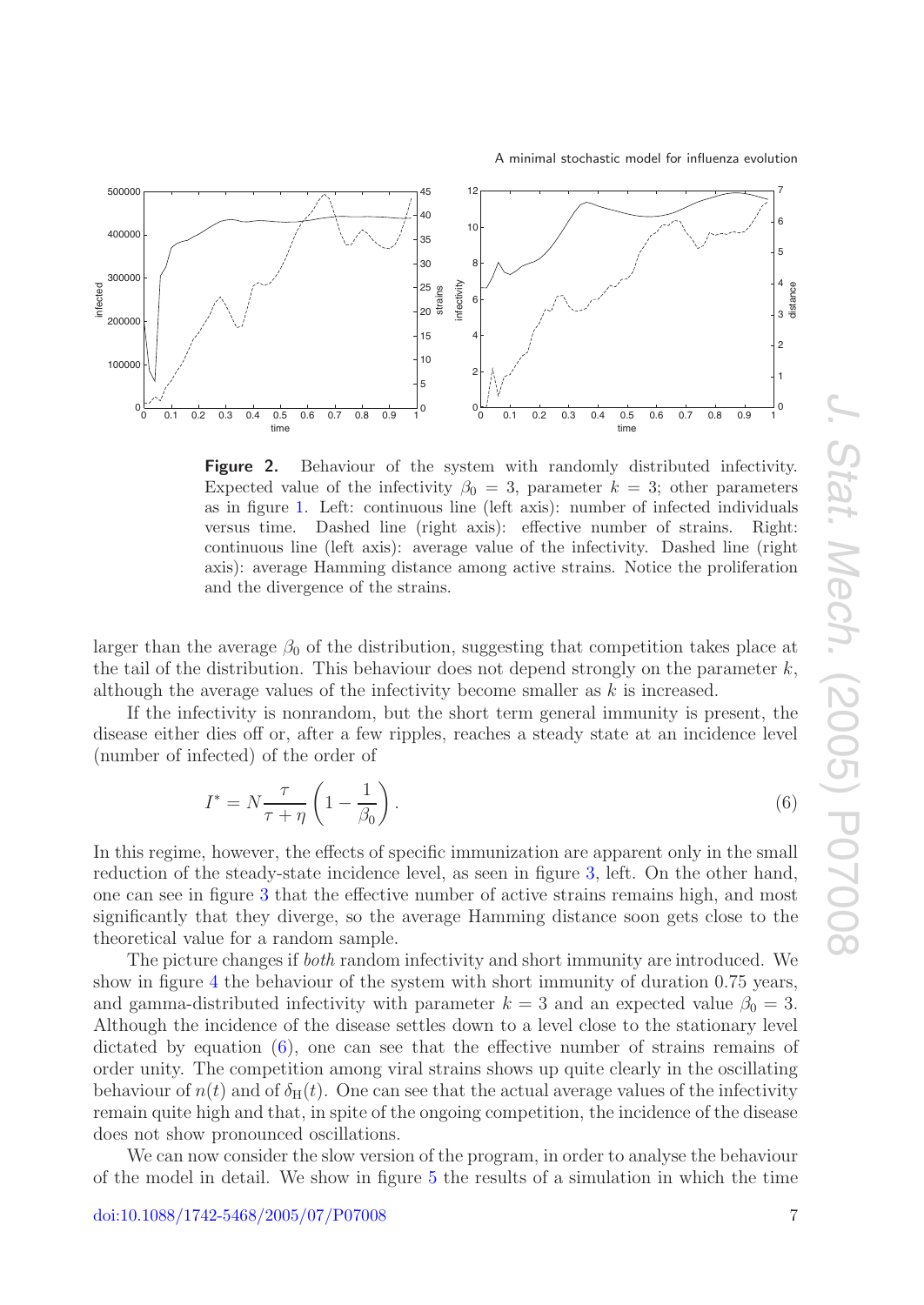

<span id="page-7-0"></span>

**Figure 3.** Behaviour of the system with *short immunity* but nonrandom infectivity. Infectivity  $\beta = \beta_0 = 3$ , short immunity duration  $\eta = 0.75$ . Other parameters as in figure [1.](#page-4-1) Left: continuous line (left axis): number of infected individuals versus time. Horizontal line: expected number of infected individuals according to equation [\(6\)](#page-6-1). Dashed line (right axis): effective number of strains. Although the number of infected individuals remains close to the equilibrium value  $I^*$ , the effective number of strains reaches a large value, corresponding to proliferation. Right: continuous line: average Hamming distance from the origin of the active strains. Dashed line: average Hamming distance between active strains. One sees that the distance between active strains keeps increasing, witnessing their divergence. (With  $L = 32$ , the average distance in a random sample would be  $d_{\rm H} = 16.$ )

interval dt is taken equal to  $10^{-3}$  years (corresponding to a few hours), and the other parameters are as in figure [4,](#page-8-0) apart from the genome length L, which is set equal to 128 in order to reduce the probability of back mutations. While the overall incidence level remains close to that previously obtained, one can see that spontaneous oscillations in the number of infected individuals persist, and are synchronized with corresponding oscillations in the effective number of strains and in the width of the distribution of strains in sequence space. In this system, something analogous to the working regime of influenza appears to have been reached. One may also notice that the divergence between active strains, measured by the average Hamming distance, remains limited even if the average distance from the origin increases with time. The active strains therefore show ongoing change, but with a limited amount of divergence.

These results still hold if one introduces a small modulation with a period of one year in the infectivity<sup>[5](#page-7-1)</sup>, by letting, for each viral strain  $\sigma$ ,

<span id="page-7-2"></span>
$$
\beta_{\sigma}(t) = \beta_{\sigma} \left( 1 + m_0 \sin(t/2\pi) \right). \tag{7}
$$

However, one can see that the characteristic time of the incidence ripples in our model correspond to a few months, as if it were essentially determined by the duration of the short immunity and of the illness, instead of by the viral strain turnover. Therefore a

<span id="page-7-1"></span><sup>5</sup> The possibility that a small modulation in the infectivity could lead to the observed strong seasonality of the influenza epidemics is discussed in [\[19\]](#page-10-18).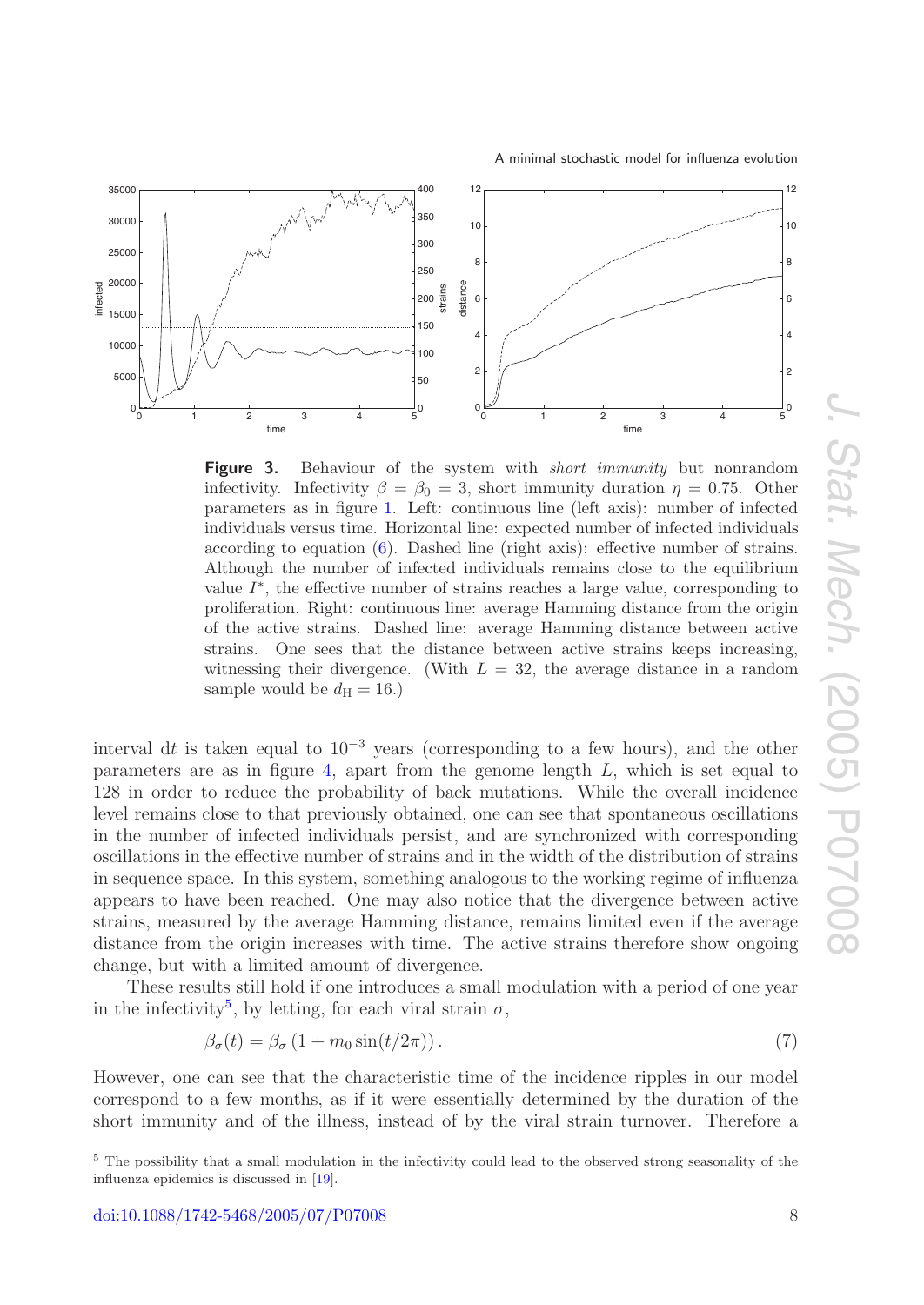<span id="page-8-0"></span>

**Figure 4.** Behaviour of the system with randomly distributed infectivity and short immunity. Expected value of the infectivity  $\beta_0 = 3$ , parameter  $k = 3$ , range  $r = 1$ , short immunity duration  $\eta = 0.75$ . Other parameters as in figure [1.](#page-4-1) Left: continuous line (left axis): number of infected individuals versus time. Horizontal line: expected number of infected individuals according to equation [\(6\)](#page-6-1). Dashed line (right axis): effective number of strains. Right: continuous line (left axis): average value of the infectivity. Dashed line (right axis): average Hamming distance among active strains. Dotted line: average Hamming distance from the origin for the active strains. Notice that the number of active strains and their mutual distance remain limited while exploring sequence space.

<span id="page-8-1"></span>

**Figure 5.** Behaviour of the slow version of the model with randomly distributed infectivity and *short immunity*. Expected value of the infectivity  $\beta_0 = 3$ , parameter  $k = 3$ , range  $r = 1$ , short immunity duration  $\eta = 0.75$ , genome length  $L = 128$ . Other parameters as in figure [1.](#page-4-1) Left: continuous line (left) axis): number of infected individuals versus time. Dashed line (right axis): effective number of strains. Right: continuous line (left axis): average value of the infectivity. Dashed line (right axis): average Hamming distance among active strains. Dotted line: average Hamming distance from the origin for the active strains. The incidence ripples are more evident in this version since the correlations in the immunity state of the population are more correctly taken into account.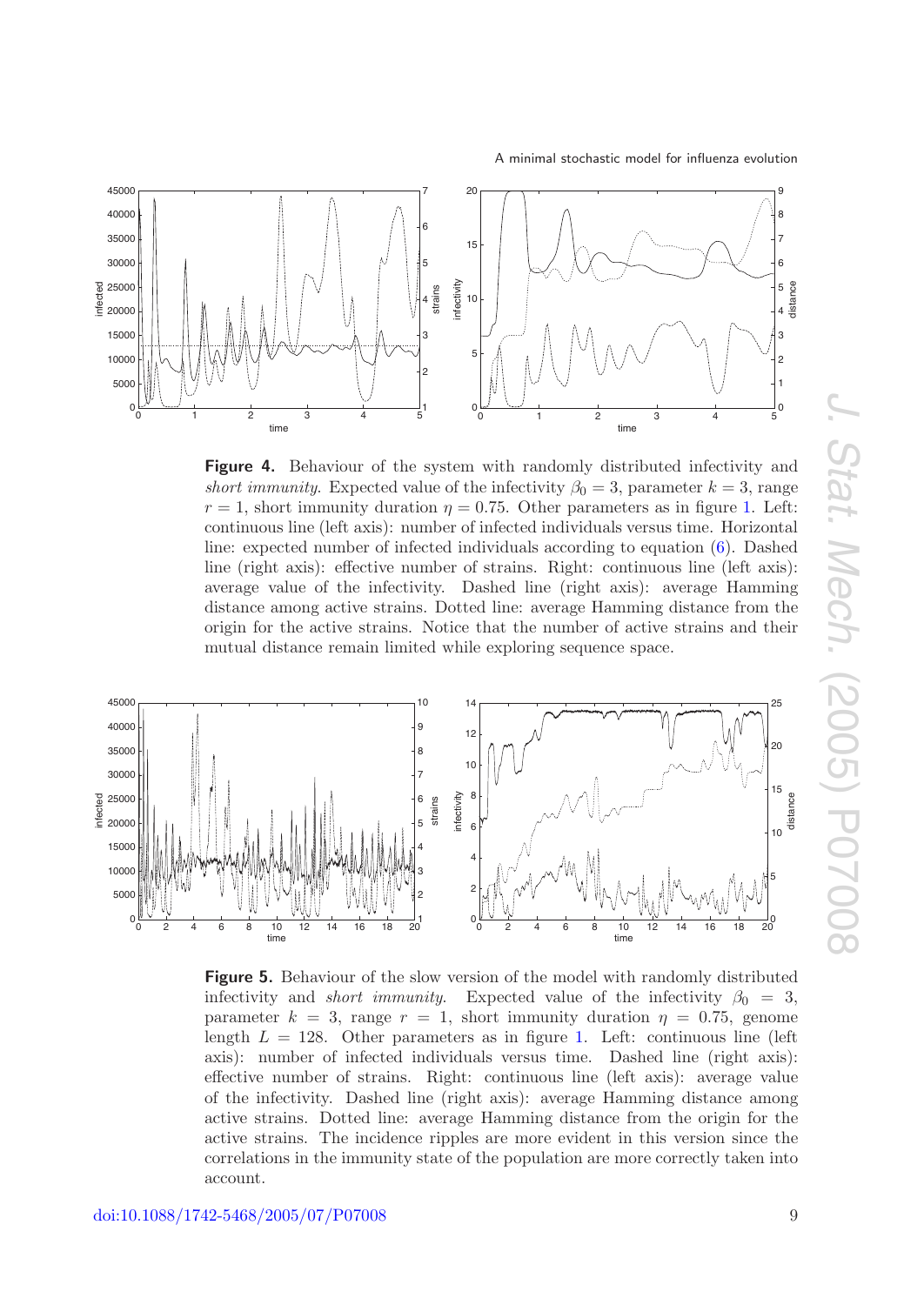

<span id="page-9-1"></span>

**Figure 6.** Behaviour of the slow version of the model with randomly distributed infectivity and *short immunity*, in the presence of a modulation of the infectivity according to equation [\(7\)](#page-7-2). Modulation  $m_0 = 0.2$ . Other parameters as in figure [5.](#page-8-1) Left: continuous line (left axis): number of infected individuals versus time. Dashed line (right axis): effective number of strains. Right: continuous line (left axis): average value of the infectivity. Dashed line (right axis): average Hamming distance among active strains. Dotted line: average Hamming distance from the origin for the active strains. The incidence ripples are more evident in this version since the correlations in the immunity state of the population are more correctly taken into account.

small modulation does little more than modulate the amplitude of the ripples, as shown in figure [6.](#page-9-1)

# <span id="page-9-0"></span>**5. Discussion**

In this paper we addressed the problem of understanding the dynamical mechanisms underlying antigenic drift of the influenza A virus. In particular we revisited the problem outlined in [\[5\]](#page-10-7) of the existence of a constantly evolving well-defined strain giving rise to comb-like shape phylogenetic trees, i.e., to a constantly evolving viral population with a comparatively narrow distribution in genetic space. We considered a minimal, individual based model that couples epidemic dynamics and viral evolution. Our main finding is that the absence of strain proliferation relates equally importantly to the large spectrum short time cross-immunity emphasized in [\[5\]](#page-10-7) and to heterogeneity in the effective viral infectivity. In our model we directly suppose that different strains have different values of the infectivity. Our results show that even a comparatively narrow distribution of infectivity, in combination with the increased competition due to the presence of the short immunity, is sufficient to lead to a 'drifting quasispecies' behaviour. We have also seen that, on the other hand, such a behaviour has a very narrow range of stability, if any, if either the short immunity or the random infectivity is lacking, at least in a model of a comparatively large population without spatial structure, like the one we have considered. We expect, on the basis of Kimura's theory of selection in finite populations [\[18\]](#page-10-19), that, as the population becomes larger and larger, the spread in viral infectivity needed to stabilize influenza behaviour becomes narrower and narrower.